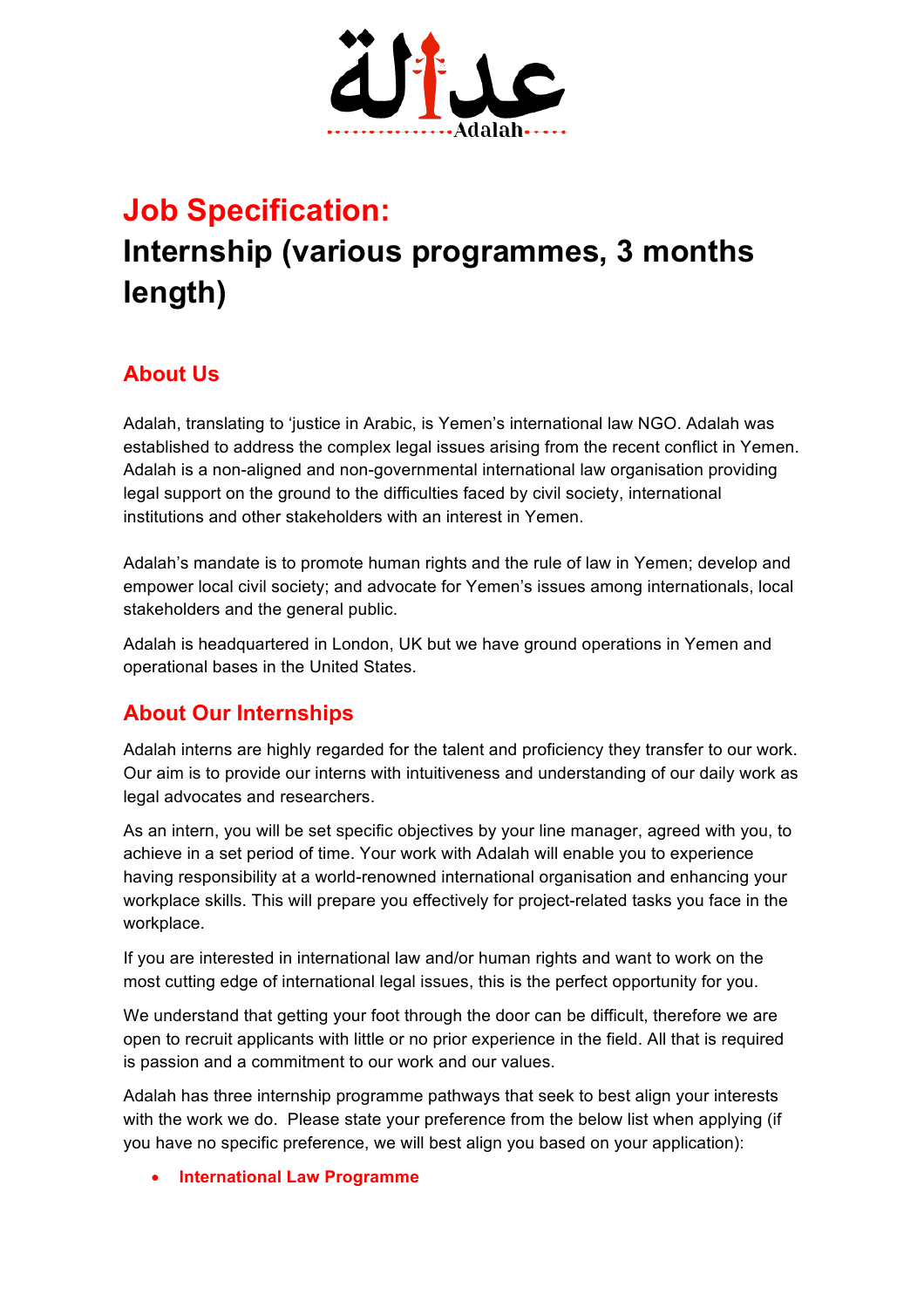- **Human Rights Research Programme**
- **International Relations and Strategic Operations Programme**

#### **Responsibilities**

Adalah's interns are expected to conduct research to support our scope of work and policy agenda on: providing human rights recommendations, initiating awareness campaigns, conducting legal consultations and reporting on the economic development that will impact Yemen's current situation.

#### *Other duties include:*

- Assisting with research on the humanitarian crisis, human rights violations and injustice in Yemen
- Supporting with collating information and data analysis
- Drafting reports and briefings
- Providing general organisational and logistical support to all research divisions across Adalah

#### **Required Skills and Experience**

- Undergraduate, post-graduate student or graduate in the fields of law, social science, economics, politics, international relations or similar.
- Diplomatic, impartial nature in compliance with Adalah's policies
- Excellent research skills involving collating and analysing data
- Excellent writing skills along with accuracy and attention to detail
- Fluent in English and having an additional language is highly desirable (Arabic)
- Efficient in time management and organisation
- Ability to demonstrate communication and interpersonal skills
- Sufficient IT skills, including proficiency in Microsoft Office.
- Effective team player and works on own initiative
- Commitment to developing Yemen and encouraging human rights/the rule of law.

#### **Internship Duration and Commitment**

Typically, internships last three months in duration and interns are expected to devote 18 hours a week to the programme.

Internship durations may be extended under exceptional circumstances.

#### **Criteria**

All our internships are unpaid; some discretionary stipends may be available to cover travel (when necessary).